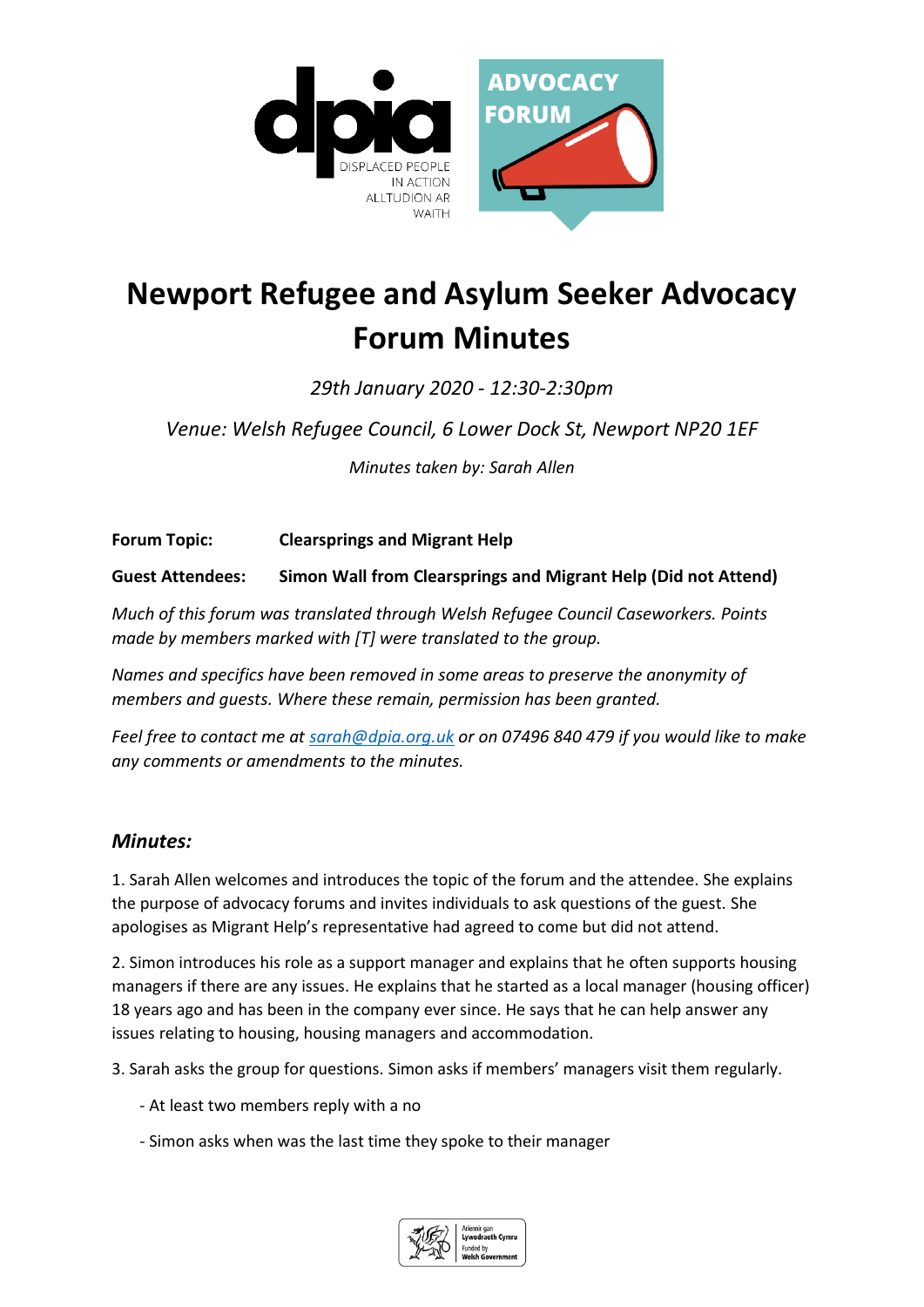- One member explains that there has been a leak in her kitchen ceiling. She tried to get this sorted out but has had difficulties.

- Simon asks how she attempted to tell them about the problem

- The member says that she got in contact with the Welsh Refugee Council (WRC) caseworker and they reported it

-Simon says that this is a potential method or reporting, but that they can also get in touch with Migrant Help. This can be called 24/7. He notes that Migrant Help isn't here today, but he knows there has been problems getting through to Migrant Help in terms of call waiting times. If this happens, you can do as you are doing now and seek other options such as finding support at the WRC.

After this your housing manager will come to the house and see what your problem is. She will report these to the maintenance team or landlord who will be able to get these sorted.

4. [T] One member is unaware of what the Migrant Help number is to report housing issues.

-Simon informs the forum that this can be found on the notice board of the house.

5. [T] Members says that she called Migrant Help twice and said it was an emergency. They said that they were coming but it has taken three days so far. There was a leak under the sink and water was coming out into the kitchen. The problem has still not been fixed. Another problem has been that there is a rat. She has reported this for the last three days in a row.

- Simon says that if she gives him her address at the end then he will check on their system firstly whether the problem has been logged, and secondly that he will chase it up and ensure that whoever is responsible comes and fixes it. He would expect a pest control contractor to come by at least tomorrow. Don't worry about being at home as your housing manager will let the pest control in.

6. [T] One member says her house is damp and that she has been living there for 6 months. The doctor has written a letter explaining how her husband is suffering with asthma and the damp is impacting their health. She has been trying to contact her housing manager to give the letter. She has been going to WRC for support and they have been trying to contact the manager or complain but it still has not been sorted.

- Simon agrees to take their details and take a look at the case after the forum. He says if he takes a copy of the letter he can take that away. A doctor's letter is good as it is evidence for the home office that there are medical reasons that a move should take place.

Simon warns her that there aren't any empty houses in Newport. She may have to wait for a house to become vacant or accept a house in a different area.

7. [T] One member's house is on a slope. She is older so this provides difficulties. She has been waiting 6 months (as soon as they moved in) to be able to move.

-Simon says there may not be available houses in the area, but if she gives her details at the end they can look at what might be possible.

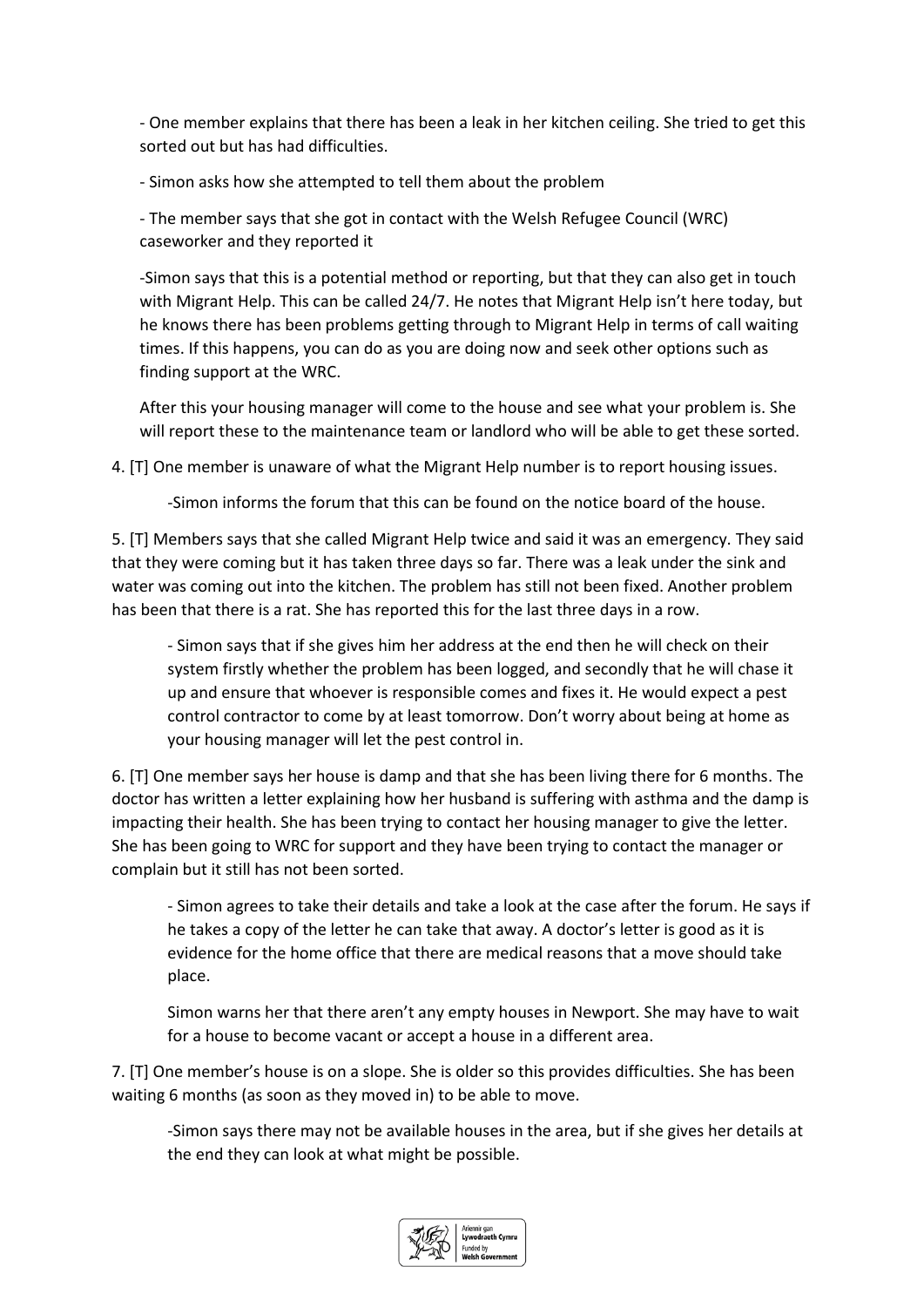8. A WRC caseworker says how people come to them with housing issues, but ultimately if the housing manager isn't doing it or they can't get in contact then it won't be sorted. She highlights that the WRC in Newport have a good relation with Clearsprings which helps with assisting clients with reporting issues.

9. One member says she has to leave her house next month as she has got refugee status. The issue with this is she and her husband are both undergoing medical treatment. She is anxious about having accommodation for that month.

- Simon says that unfortunately you are not allowed to stay in the house beyond the eviction date. Essentially the Home Office pay Clearsprings your rent. After that date they stop paying for you. The Home Office will rebook that house for another individual.

Newport City Council will probably provide you with temporary accommodation until they find a suitable house. There will be disruption, but unfortunately there's nothing we can do about that.

- The member asks whether an alternate arrangement can be made in meantime.

- Simon say he is regularly asked this question, but he can't do anything. It is a problem everywhere as there aren't enough houses available. It would be possible to ask the home office, but it is very unlikely they would accept so it is best to prepare for leaving on that date.

10. The same member asks if she can stay if the housing manager doesn't turn up on the eviction date.

- Simon says that he knows the manager and she is very efficient. He would be surprised if she is not there.

- The member says that she has liked the house that she has been provided with.

10. [T] One member's husband is suffering with health problems and they need a bus pass for him and a companion. They have a doctor's letter.

- Simon explains that this is not something that as accommodation providers they can do.

- WRC caseworker says the GP letter doesn't mention the bus, but rehousing. Once the appropriate letter is written they can apply to the council.

11. Sarah says how Migrant Help were supposed to attend but has not. If anyone has any questions that they would like her to take to Migrant Help, to still ask and she will pass them on.

12. WRC caseworker says it takes a long time to call Migrant Help when they need to call on behalf of a client.

-Simon says he cannot speak for Migrant Help but that he knows they have improved the time taken to originally pick up the phone. On the side of Clearsprings they have been getting reports of housing issues coming through.

-WRC caseworker says he tried last week. They were put through by the first responder then waited for 45 minutes before Migrant Help hung up. He said it's also frustrating